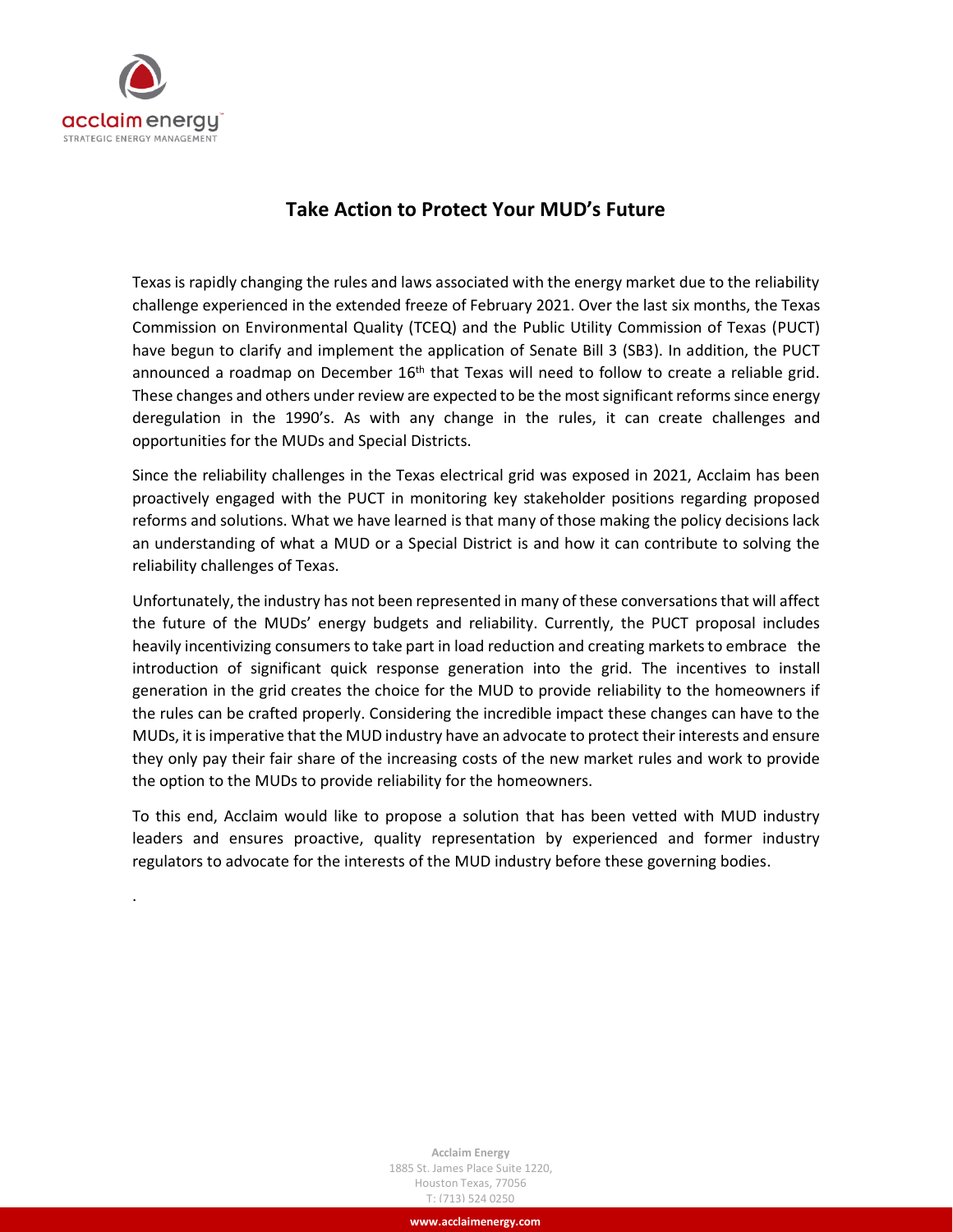

# **The Reliability Advantage Program**

**Purpose**: To have Acclaim Energy and Axeon Interlocal to serve as the interface before government agencies and elected officials in Austin to track policy discussions, coordinate responses, and present options that best represent and protect the interests of the MUD industry.

#### **Who is Acclaim?**

A Texas-based energy advisory firm who has served the MUD industry for more than 19 years. Currently they are the largest energy management firm for the MUD industry, serving nearly 300 districts. They have a 97% customer retention rate, manage more than 30,000 meters, and over \$2.5 billion in energy spend, with representatives in Austin, Corpus Christi, Dallas, and Houston.

#### **Who is Axeon Interlocal?**

A Texas nonprofit, political subdivision corporation whose members are local governments and political subdivisions that look to improve how they buy, use, and manage energy. Axeon operates in accordance with Texas Government Code Title 7 Chapter 791 intergovernmental relations and interlocal cooperation contracts. Axeon has secured the services of Acclaim to deliver energy services to their customers and will be integral to the public private partnership strategy for the MUD community.

#### **Services Include**:

Acclaim is providing the Acclaim Reliability Advantage that will provide you with consistent and timely representation and deliver the following:

- Monthly summary of the PUC meetings as the topics pertain to Reliability, Distributed Generation and potential increasing charges that will be passed thru to customers
- Provide virtual access to open meetings at the PUCT
- Provide quarterly webinar updates/report by a former PUCT Chairman as to the status of the market transformation and what it means to the Special Utility Districts/MUDs

**Acclaim Energy** 1885 St. James Place Suite 1220, Houston Texas, 77056 T: (713) 524 0250

**www.acclaimenergy.com**